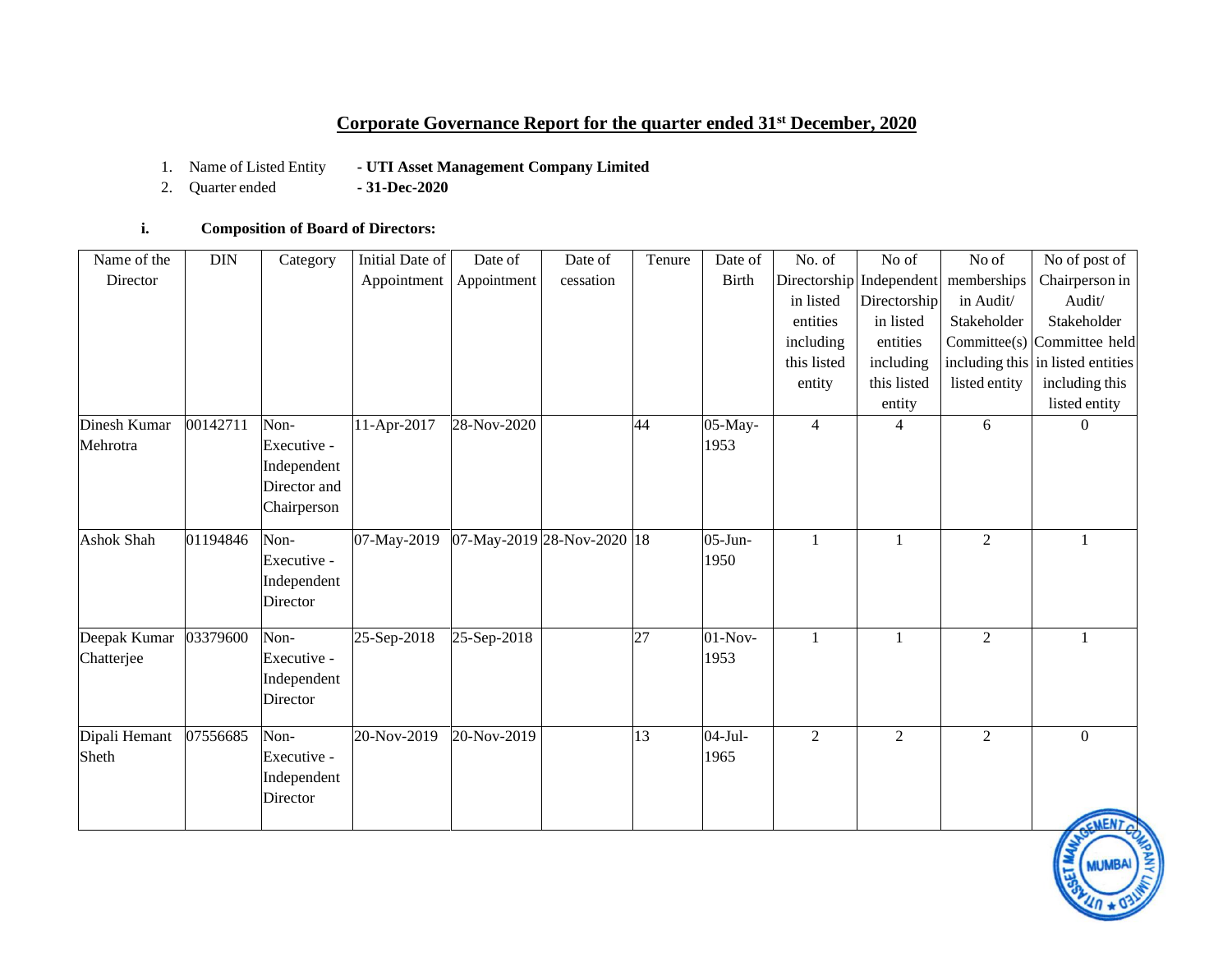| <b>Edward Cage</b>         | 08243277 | Non-                                                  | 01-Oct-2018 | 01-Oct-2018 |                |    | $12-Feb-$          | $\mathbf{1}$     | $\mathbf{0}$ | 1              | 1              |
|----------------------------|----------|-------------------------------------------------------|-------------|-------------|----------------|----|--------------------|------------------|--------------|----------------|----------------|
| Bernard                    |          | Executive -<br>Non<br>Independent<br>Director         |             |             |                |    | 1956               |                  |              |                |                |
| Flemming<br>Madsen         | 02904543 | Non-<br>Executive -<br>Non<br>Independent<br>Director | 20-Jan-2010 | 20-Jan-2010 |                |    | $12$ -Aug-<br>1965 | $\mathbf{1}$     | $\mathbf{0}$ | $\mathbf{1}$   | $\Omega$       |
| Imtaiyazur<br>Rahman       | 01818725 | Executive<br>Director and<br><b>CEO</b>               | 28-Apr-2019 | 28-Apr-2019 |                |    | 07-Sep-<br>1963    | $\mathbf{1}$     | $\mathbf{0}$ | $\mathbf{0}$   | $\overline{0}$ |
| Jayashree<br>Vaidhyanathan | 07140297 | Non-<br>Executive -<br>Independent<br>Director        | 20-Nov-2019 | 20-Nov-2019 |                | 13 | $01$ -Feb-<br>1970 | $\mathbf{1}$     | $\mathbf{1}$ | $\mathbf{1}$   | $\overline{0}$ |
| Narasimhan<br>Seshadri     | 03486485 | Non-<br>Executive -<br>Independent<br>Director        | 14-Oct-2016 | 28-Nov-2020 |                | 50 | 30-Apr-<br>1953    | $\mathbf{1}$     | 1            | $\overline{4}$ | $\overline{0}$ |
| Rajeev Kakar               | 01888608 | Non-<br>Executive -<br>Independent<br>Director        | 20-Nov-2019 | 20-Nov-2019 |                | 13 | $01-Jul-$<br>1963  | $\mathbf{1}$     | $\mathbf{1}$ | $\mathbf{1}$   | $\Omega$       |
| Uttara Dasgupta 06570950   |          | Non-<br>Executive -<br>Independent<br>Director        | 14-Oct-2016 | 14-Oct-2016 | 28-Nov-2020 49 |    | $19-Nov-$<br>1949  | $\boldsymbol{0}$ | $\mathbf{0}$ | $\mathbf{0}$   | $\overline{0}$ |

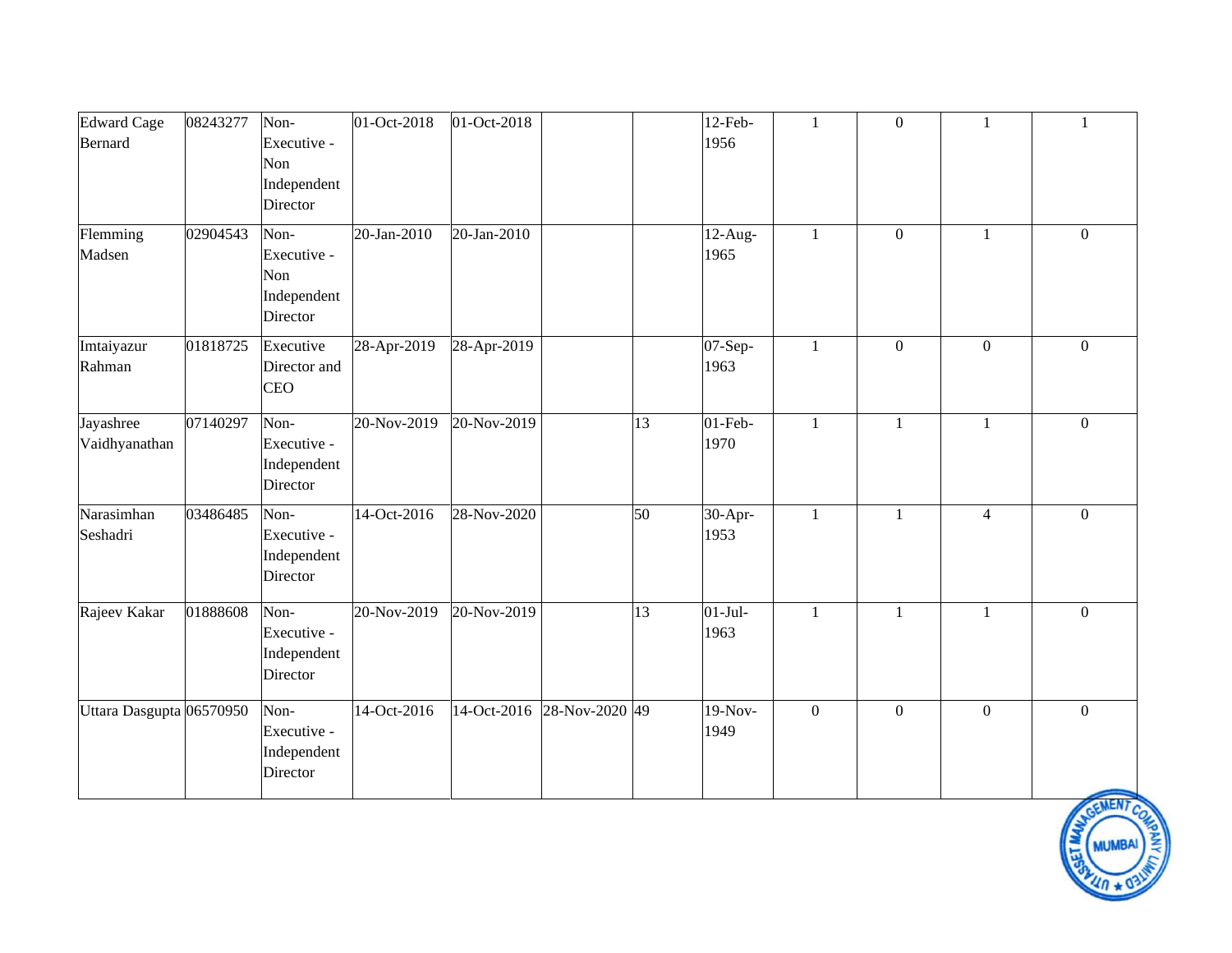| <b>Company Remarks</b> | Mr. Imtaiyazur Rahman was appointed as the Chief Executive Officer of our Company for a period of two years with effect from 13th June,                                                                 |
|------------------------|---------------------------------------------------------------------------------------------------------------------------------------------------------------------------------------------------------|
|                        | 2020.                                                                                                                                                                                                   |
|                        | Mr. Dinesh Kumar Mehrotra was re-appointed as an Independent Director for a period of 5 (five) consecutive years from 28th November,<br>2020 to 27th November, 2025, not liable to retire by rotation.  |
|                        | Mr. Ashok Shah ceased to be an Independent Director of the Company with effect from the conclusion of 17th Annual General Meeting<br>3.<br>held on 27th November, 2020.                                 |
|                        | 4. Mr. Narasimhan Seshadri was re-appointed as an Independent Director for a period of 5 (five) consecutive years from 28th November, 2020<br>to 27th November, 2025, not liable to retire by rotation. |
|                        | Ms. Uttara Dasgupta ceased to be an Independent Director of the Company with effect from the conclusion of the 17th Annual General                                                                      |
|                        | Meeting held on 27th November, 2020 due to the completion of her term.                                                                                                                                  |
| <b>Whether Regular</b> | Yes                                                                                                                                                                                                     |
| chairperson            |                                                                                                                                                                                                         |
| appointed              |                                                                                                                                                                                                         |
| Whether                | N <sub>o</sub>                                                                                                                                                                                          |
| Chairperson is         |                                                                                                                                                                                                         |
| related to MD or       |                                                                                                                                                                                                         |
| <b>CEO</b>             |                                                                                                                                                                                                         |

## **ii. Composition of Committees**

### **a. Audit Committee**

| Sr. | <b>Name of the Director</b><br>Category |                                                      | Chairperson/Membership   Appointment Date |               | <b>Cessation Date</b> |
|-----|-----------------------------------------|------------------------------------------------------|-------------------------------------------|---------------|-----------------------|
| No. |                                         |                                                      |                                           |               |                       |
|     | Deepak Kumar Chatterjee                 | Non-Executive - Independent Director                 | Chairperson                               | 24-Oct-2018   |                       |
|     | Dinesh Kumar Mehrotra                   | Non-Executive - Independent Director and Chairperson | Member                                    | 29-Jan-2018   |                       |
|     | <b>Flemming Madsen</b>                  | Non-Executive – Non Independent Director             | Member                                    | $02-Mar-2010$ |                       |
|     | Narasimhan Seshadri                     | Non-Executive - Independent Director                 | Member                                    | 27-Jan-2017   |                       |
|     | Rajeev Kakar                            | Non-Executive - Independent Director                 | Member                                    | 16-Dec-2019   |                       |

| Remark.<br>omnan                                                       |                       |
|------------------------------------------------------------------------|-----------------------|
| <b>XX71.</b><br>rson appointe<br>Permanent<br>'hether<br>: chairperson | $V_{\alpha}$<br>1. VO |

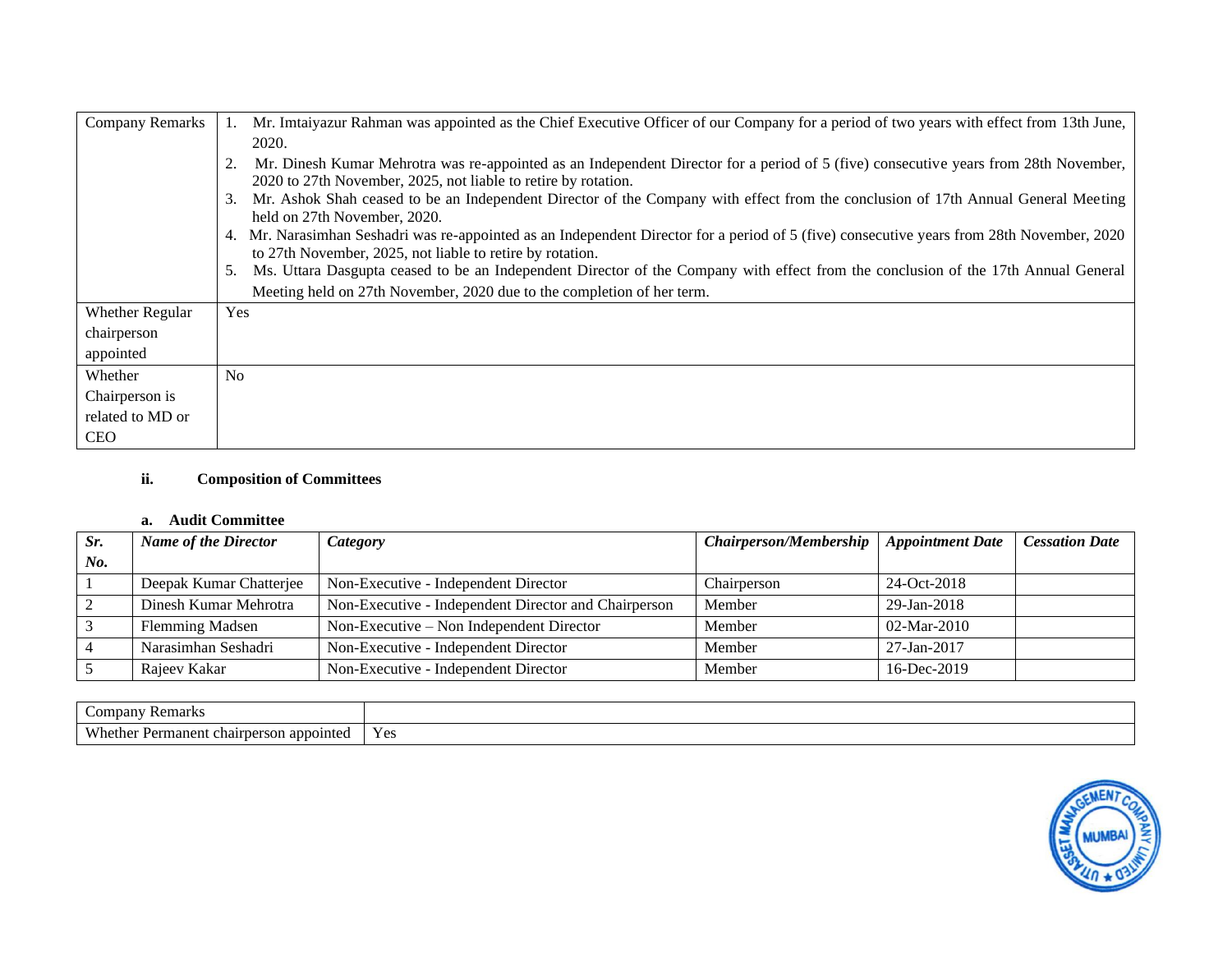### **b. Stakeholders Relationship Committee**

| Sr. | <b>Name of the Director</b> | <i>Category</i>                           | Chairperson/Membership   Appointment Date |                | <b>Cessation Date</b> |
|-----|-----------------------------|-------------------------------------------|-------------------------------------------|----------------|-----------------------|
| No. |                             |                                           |                                           |                |                       |
|     | Edward Cage Bernard         | $Non-Exercise - Non Independent Director$ | Chairperson                               | 24-Oct-2018    |                       |
|     | Uttara Dasgupta             | Non-Executive - Independent Director      | Member                                    | 05-Apr-2018    | 28-Nov-2020           |
|     | Deepak Kumar Chatterjee     | Non-Executive - Independent Director      | Member                                    | 24-Oct-2018    |                       |
|     | Jayashree Vaidhyanathan     | Non-Executive - Independent Director      | Member                                    | $04$ -Dec-2020 |                       |

| <b>Remarks</b><br>$\mathcal{L}$ ompany |              |
|----------------------------------------|--------------|
| Whether                                | - -          |
| rson appointed                         | $V_{\alpha}$ |
| Permanent                              | <b>IVIT</b>  |
| chair                                  |              |

### **c. Risk Management Committee**

| Sr. | <b>Name of the Director</b> | Chairperson/Membership<br>Category       |             | <b>Appointment Date</b> | <b>Cessation Date</b> |
|-----|-----------------------------|------------------------------------------|-------------|-------------------------|-----------------------|
| No. |                             |                                          |             |                         |                       |
|     | Rajeev Kakar                | Non-Executive - Independent Director     | Chairperson | $04 - Dec-2020$         |                       |
|     | Narasimhan Seshadri         | Non-Executive - Independent Director     | Member      | $05 - Apr - 2018$       |                       |
|     | <b>Flemming Madsen</b>      | Non-Executive – Non Independent Director | Member      | 02-Mar-2010             |                       |
| 4   | Deepak Kumar Chatterjee     | Non-Executive - Independent Director     | Member      | 27-Apr-2019             |                       |
|     | Ashok Shah                  | Non-Executive - Independent Director     | Member      | $23-Oct-2019$           | 28-Nov-2020           |
| -6  | Jayashree Vaidhyanathan     | Non-Executive - Independent Director     | Member      | 16-Dec-2019             |                       |

| ∪ompan∙<br>Remarks                                                  |                      |
|---------------------------------------------------------------------|----------------------|
| <b>XX71</b><br>'hether<br>ı appointed<br>Permanent<br>: chairperson | $V_{\alpha}$<br>⊥ ∪∪ |

#### **d. Nomination and Remuneration Committee**

| Sr. | <b>Name of the Director</b><br>Category |                                                      | Chairperson/Membership | <b>Appointment Date</b> | <b>Cessation Date</b> |
|-----|-----------------------------------------|------------------------------------------------------|------------------------|-------------------------|-----------------------|
| No. |                                         |                                                      |                        |                         |                       |
|     | Narasimhan Seshadri                     | Non-Executive - Independent Director                 | Chairperson            | 24-Oct-2018             |                       |
|     | Dinesh Kumar Mehrotra                   | Non-Executive - Independent Director and Chairperson | Member                 | $05 - Apr - 2018$       |                       |
|     | Uttara Dasgupta                         | Non-Executive - Independent Director                 | Member                 | 27-Jan-2017             | 28-Nov-2020           |
|     | <b>Edward Cage Bernard</b>              | $Non-Execute - Non Independent Director$             | Member                 | 24-Oct-2018             |                       |
|     | Dipali Hemant Sheth                     | Non-Executive - Independent Director                 | Member                 | 16-Dec-2019             |                       |

MUMBAI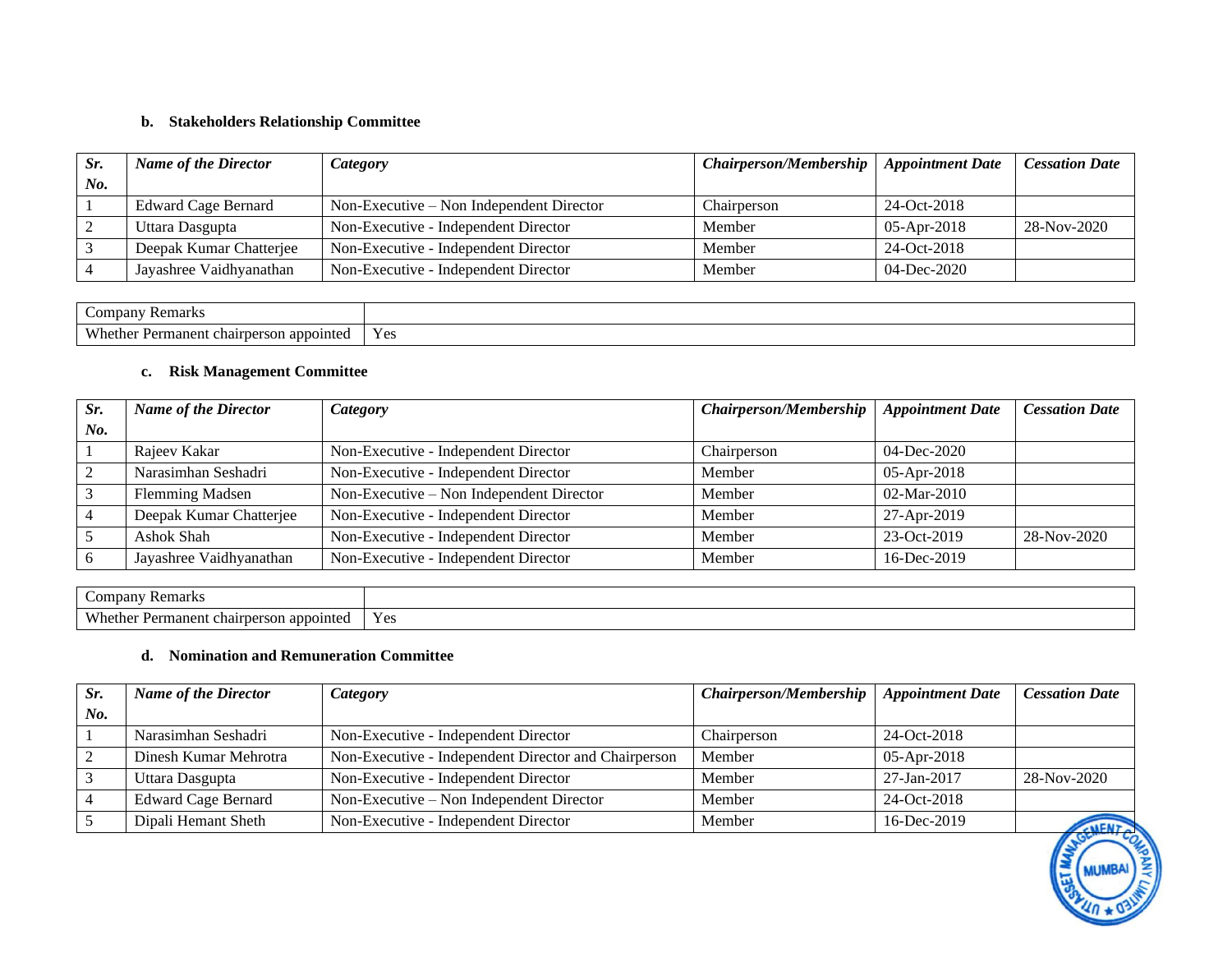| $\overline{\phantom{0}}$<br>$\mathcal{L}$ ompany<br>Remarks |                        |
|-------------------------------------------------------------|------------------------|
| Whether.<br>appointed<br>Permanent<br>chairperson           | $\sim$ 1<br><b>Yes</b> |

#### iii. **Meeting of Board of Directors**

| $Date(s)$ of Meeting (if any) in the | $Date(s)$ of Meeting (if any) in the | Whether requirement of | <b>Number of Directors</b> | <b>Number of Independent</b> |
|--------------------------------------|--------------------------------------|------------------------|----------------------------|------------------------------|
| previous quarter                     | relevant quarter                     | <b>Ouorum</b> met      | present                    | Directors present            |
| 22-Jul-2020                          | $03-Oct-2020$                        | Yes                    |                            |                              |
| 26-Aug-2020                          | $28-Oct-2020$                        | Yes                    |                            |                              |
| 12-Sep-2020                          | 17-Nov-2020                          | Yes                    | 10                         |                              |
| $21-Sep-2020$                        |                                      | Yes                    |                            |                              |
| 28-Sep-2020                          |                                      | Yes                    | 10                         |                              |

| company<br>7 Remark.                                                            |                                                |
|---------------------------------------------------------------------------------|------------------------------------------------|
| number of<br>consecutive<br>two<br>(nn)<br>davs<br>etween any<br>Maximum<br>gan | -<br>$\frac{1}{2}$<br>$\overline{\phantom{0}}$ |

### iv. **Meeting of Committees**

| <b>Name of the Committee</b>              | Date(s) of meeting during | $Date(s)$ of meeting | Whether requirement | Number of        | Number of         |
|-------------------------------------------|---------------------------|----------------------|---------------------|------------------|-------------------|
|                                           | of the committee in the   | of the committee in  | of Quorum met       | <b>Directors</b> | independent       |
|                                           | previous quarter          | the relevant quarter | (Yes/No)            | present          | directors present |
| <b>Audit Committee</b>                    | 22-Jul-2020               |                      | Yes                 |                  |                   |
| <b>Audit Committee</b>                    | 28-Sep-2020               |                      | Yes                 |                  |                   |
| <b>Audit Committee</b>                    |                           | 28-Oct-2020          | Yes                 |                  |                   |
| Nomination & Remuneration Committee       |                           | 23-Oct-2020          | Yes                 |                  |                   |
| <b>Risk Management Committee</b>          |                           | 27-Oct-2020          | Yes                 |                  |                   |
| <b>Risk Management Committee</b>          |                           | 18-Dec-2020          | Yes                 |                  |                   |
| Corporate Social Responsibility Committee |                           | 27-Oct-2020          | Yes                 |                  |                   |

| Kemarks<br>Company                                                                                             |                 |
|----------------------------------------------------------------------------------------------------------------|-----------------|
| .`ommittee<br>ecutive .<br>Only for<br>$(n$ number of days) $(n)$<br>Audit<br>ximum gap between anv two consec | $\gamma$<br>رىد |